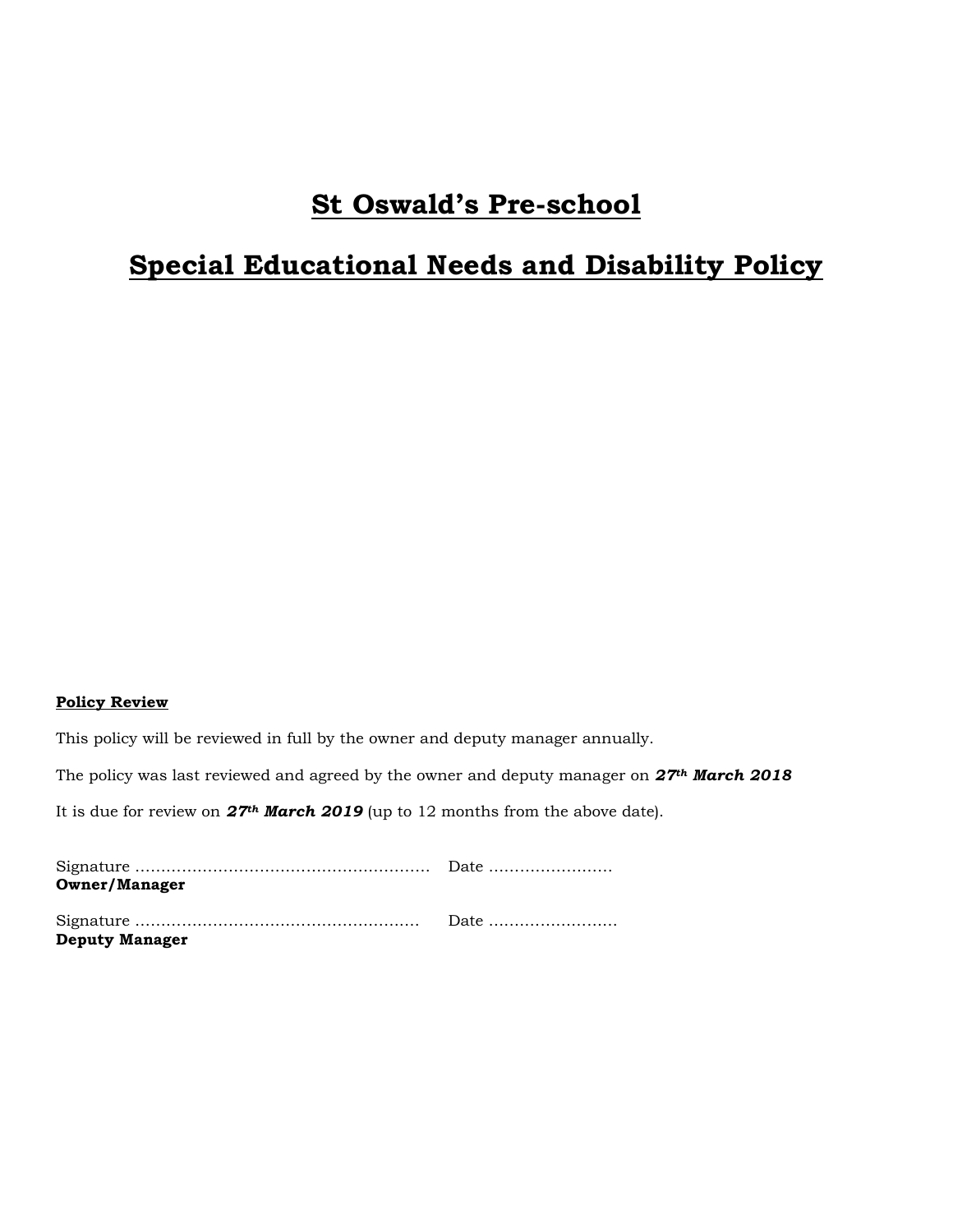# **Statement of Intent**

At St Oswald's pre-school we provide an environment in which all children are supported to reach their full potential. We have regard for the DfES Special Educational Needs Code of Practice 2014 and the Equality Act 2010. We provide an inclusive environment where all are treated as individuals.

# **Aim**

We provide practitioners to help support parents and children with special education needs and disabilities.

We identify the specific needs of children with SEND and meet those needs through a range of strategies

We work in partnership with parents and other agencies in meeting individual children's needs.

We monitor and review our practice and provision and, if necessary, make adjustments

# **Methods**

The needs and progress of children with Special Education Needs are monitored by our Special Needs Coordinator (SENCO). Our designated SENCo's are JUNE DEEBANK and JANE REILLY.

We ensure that the provision for children with SEND is the responsibility of all members of the setting.

We ensure that our inclusive admissions practice ensures equality of access and opportunity.

We ensure that our physical environment is as far as possible suitable for children with disabilities.

We work closely with parents of children with SEND to create and maintain a positive partnership.

We ensure that parents are informed at all stages of the assessment, planning, provision and review of their children's education. Children's progress and achievements are shared with parents on a regular basis.

We liaise with the Inclusion Development Officer employed by Herts County Council, who may visit our setting to offer support. We also liaise with other agencies such as Health Professionals including – Health Visitors, Speech and Language Therapists and Children's Centres.

We use a graduated approach (SEN Code of Practice 2014) for identifying, assessing and responding to children's special education needs.

Our setting initially makes adjustments to activities using different strategies and differentiation to support the child, using the Early Years Foundations Stage Development Matters. We carry out focused observations to identify and support needs.

## **The Role of the SENCo**

To ensure the setting has regard to the SEN Code of Practice (2014) and The Equality Act 2010.

To be responsible for ensuring:

- An SEN Inclusion Policy is in place;
- The Policy is put into practice;
- The Policy is reviewed annually.
- Liaise with the key person to complete the IAELD/developmental assessment and set SEN Support Plans where necessary.
- Gather evidence and co-ordinate support, work with colleagues to develop the child's skills through inclusive planning in line with Early Years Foundation Stage.
- Keep appropriate records which are regularly reviewed and monitored
- Ensure appropriate SEN Support Plans are in place and regularly reviewed and monitored.
- Work closely with parents to ensure background information is collected and shared appropriately.
- Liaise with colleagues and managers as appropriate.
- Promote a positive working relationship with parents/carers
- Develop links and liaise as appropriate with other professionals, Health Visitors, SEN Pre-school Advisory Teacher, Speech and Language Therapists, Inclusion Development Officer, Educational Psychologists.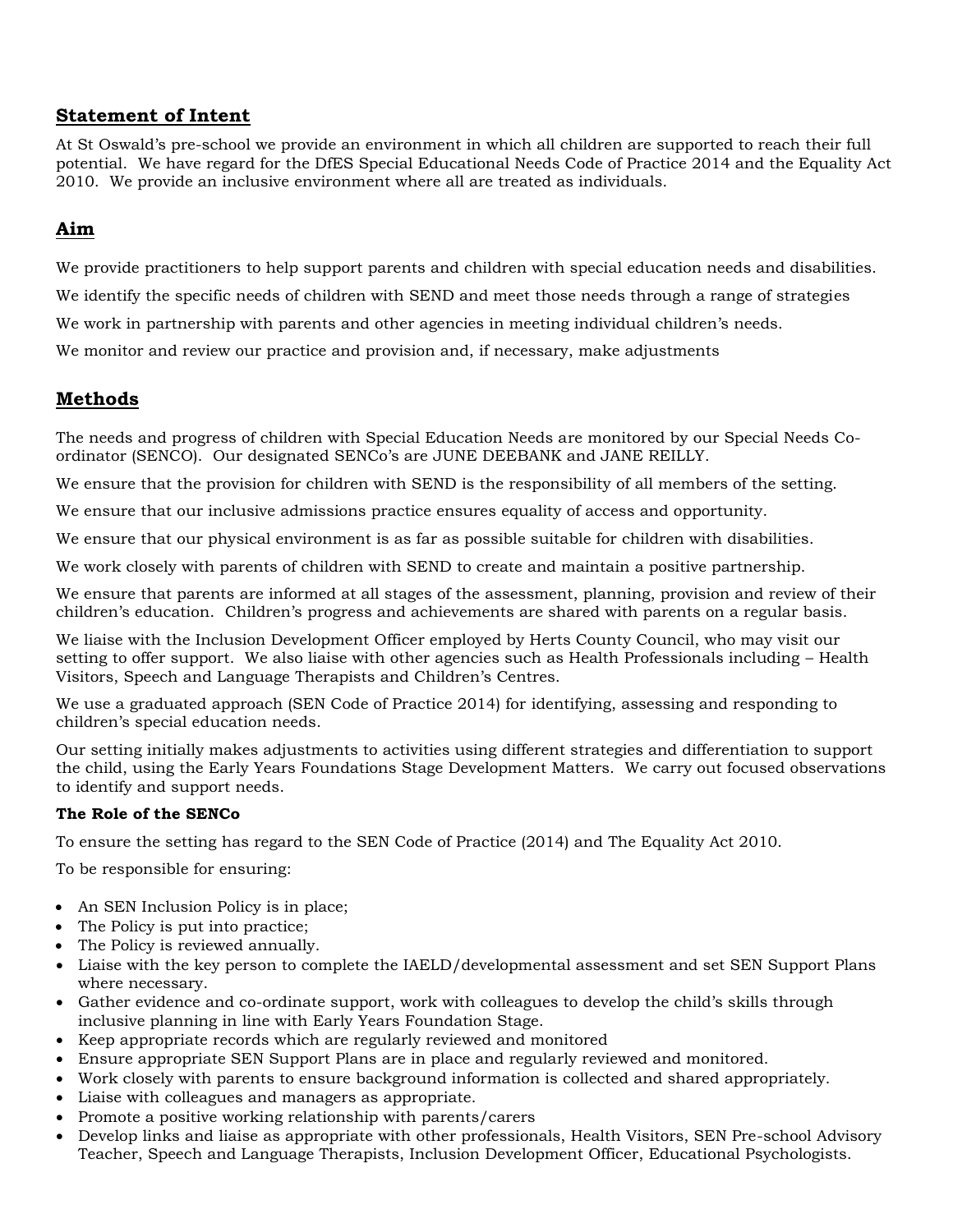- Attend SENCo Clusters regularly to update and inform;
- Identify individual setting's needs and arrange in-house training where appropriate.
- Have an awareness of Early Support and Common Assessment Framework (eCAF).
- Use knowledge and experience to support the setting to develop their inclusive practice.

## **SEN Support – The Graduated Approach – Assess, Plan, Do, Review**

Early action to address identified needs is critical to the future progress and improved outcomes that are essential in helping children to prepare for adult life. Where we identify a child as having SEN we will work in partnership with parents to establish the support the child needs.

When we have identified the need to make special educational provision for a child with SEN we will inform the parents. We adopt a graduated approach with four stages of action: assess, plan, do and a review.

#### **Assess**

In identifying a child as needing SEN support, the key person, working with the setting SENCo and the child's parents, will have carried out an assessment of the child's needs. This initial assessment will be reviewed regularly to ensure that support is matched to need. Where there is little or no improvement in the child's progress, more specialist assessment may be called for from specialist teachers or from health, social services or other agencies beyond our setting. Where professionals are not already working with the setting, the SENCO should contact them, with the parents' agreement. At this point we will also request permission from the parent/carer for us to complete Hertfordshire's Individual Assessment of Early Learning and Development to further inform our planning for the child's individual needs.

#### **Plan**

Where it is decided to provide SEN support we will formally notify the parents/carer. We will then agree, in consultation with the parents/carer, the outcomes they are seeking, the interventions and support to be put in place, the expected impact on progress, and a clear date for review. Plans should take into account the views of the child. The support and intervention provided or sought should be agreed to meet the outcomes identified for the child. It should be provided by practitioners with relevant skills and knowledge.

## **Do**

The Early Years Practitioner, usually the child's key person, remains mainly responsible for working with the child on a daily basis. With support from the SENCO, they should oversee the implementation of the interventions or programmes agreed as part of the SEN support. This may include and individual SEN Support Plan. The SENCo should support the key person in assessing the child's response to the action taken, in problem solving and advising on the effective implementation of support. All staff within the setting however, have a responsibility for supporting all children.

## **Review**

The effectiveness of the support and its impact on the child's progress should be reviewed in line with the agreed date (in Early Years this would potentially be half termly). The impact and quality of the support should be evaluated by the practitioner and the SENCO working with the child's parents and taking into account the child's views. They should agree any changes to the outcomes and support for the child in light of the child's progress and development. Parents should have clear information about the impact of the support provided and be involved in planning the next steps.

This cycle of action should be revisited in increasing detail and with increasing frequency, to identify the best way of securing good progress. At each stage parents should be engaged with the setting, contributing their insights to assessment and planning. Intended outcomes should be shared with parents and reviewed with them, along with action taken by the setting at agreed times.

## **Education, Health and Care Plans (EHCPs)**

Hertfordshire County Council should contact an EHC needs assessment for children under compulsory school age when the special educational provision required to meet the child's needs cannot be reasonably be provided from the resources normally available.